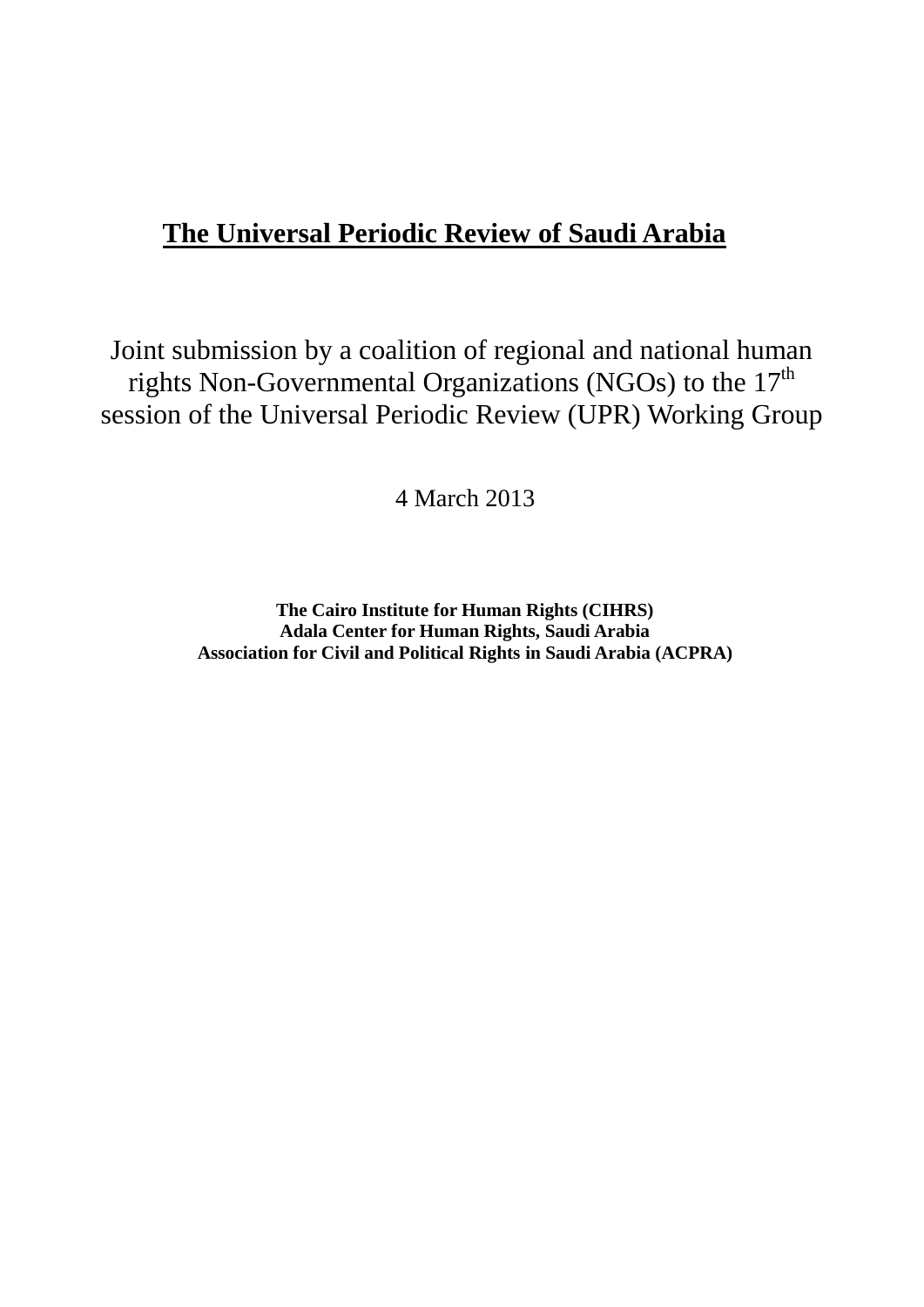### **I. Introduction**

1. This joint submission offers collective analysis on the situation of rights and freedoms in the Kingdom of Saudi Arabia in the period between 2009 and 2013 in light of the recommendations accepted and voluntary pledges made by the Kingdom of Saudi Arabia (hereinafter: KSA) during the first cycle of the Universal Periodic Review (UPR) in 2009. This submission primarily focuses on the main trends and patterns of violations- in both legislation and practice- that persist in the Kingdom of Saudi Arabia with regards to the promotion and protection of civil and political rights inside the Kingdom. The submission stresses that the KSA has not implemented almost all of the 53 UPR recommendations it previously accepted in 2009.

## **II. Ratification of international human rights treaties and instruments**

2. Contrary to UPR recommendations no. 1, 2, and 3 accepted by the KSA, the Kingdom remains to ratify core international human rights instruments including the International Covenant on Civil and Political Rights, the International Covenant on Economic, Social, and Cultural Rights, the International Convention on the Protection of the Rights of All Migrant Workers and Members of Their Families, the International Convention for the Protection of all Persons from Enforced Disappearance, the Optional Protocols of the Convention Against Torture, and the Optional Protocol of the Convention on the Elimination of All Forms of Discrimination Against Women. The government also accepted recommendation no. 15 with regards to collaboration with the Human Rights Council's Special Mechanisms, yet this recommendation was not materialized as several requests made by UN Special Rapporteurs to visit the country were repeatedly denied. Instead, reported cases of government reprisals against a number of human rights defenders for cooperating with the UN special human rights mechanisms are on the rise.

### **III. Institutional and legal framework: Rule of law, national legislations and defendants' rights**

- 3. Additionally, no genuine attempts were made towards reforming domestic laws to bring them in conformity with international human rights standards as pledged by the KSA in accepting UPR recommendations no. 5, 6, 7, and 8.
- 4. As the Kingdom of Saudi Arabia does not have a written constitution, the Basic Law of Governance fails to provide for explicit protection of basic rights and liberties, containing articles that are loosely and vaguely drafted. Existing legislation does not clearly define crimes and authorities, and this vagueness is used to criminalize human rights defenders, political activists, and persons of conscience, particularly since there is no impartial body tasked with interpreting laws, such as a constitutional court.
- 5. Despite the dire need to amend the Code of Criminal Procedures as recognized by the KSA during the UPR, including abolishing laws and regulation upholding corporal punishments which include amputation and flogging, current discussion on amending the Code are extremely worrying. One proposed amendment would set no limit on pretrial detention in "exceptional cases" pursuant to an order from the competent court. Rights activists and legal experts fear that the proposed amendment would unduly harm defendants by permitting open-ended imprisonment, particularly since the judiciary and the Public Prosecution are not free of the executive's influence and since the law does not define or specify exceptional cases, but leaves it open to interpretation. Additionally, the Saudi judiciary often relies on secret directives and orders that violate defendants' rights. If a lawyer is present to represent a defendant, he cannot mount a defense if laws that provide some protection are not enforced.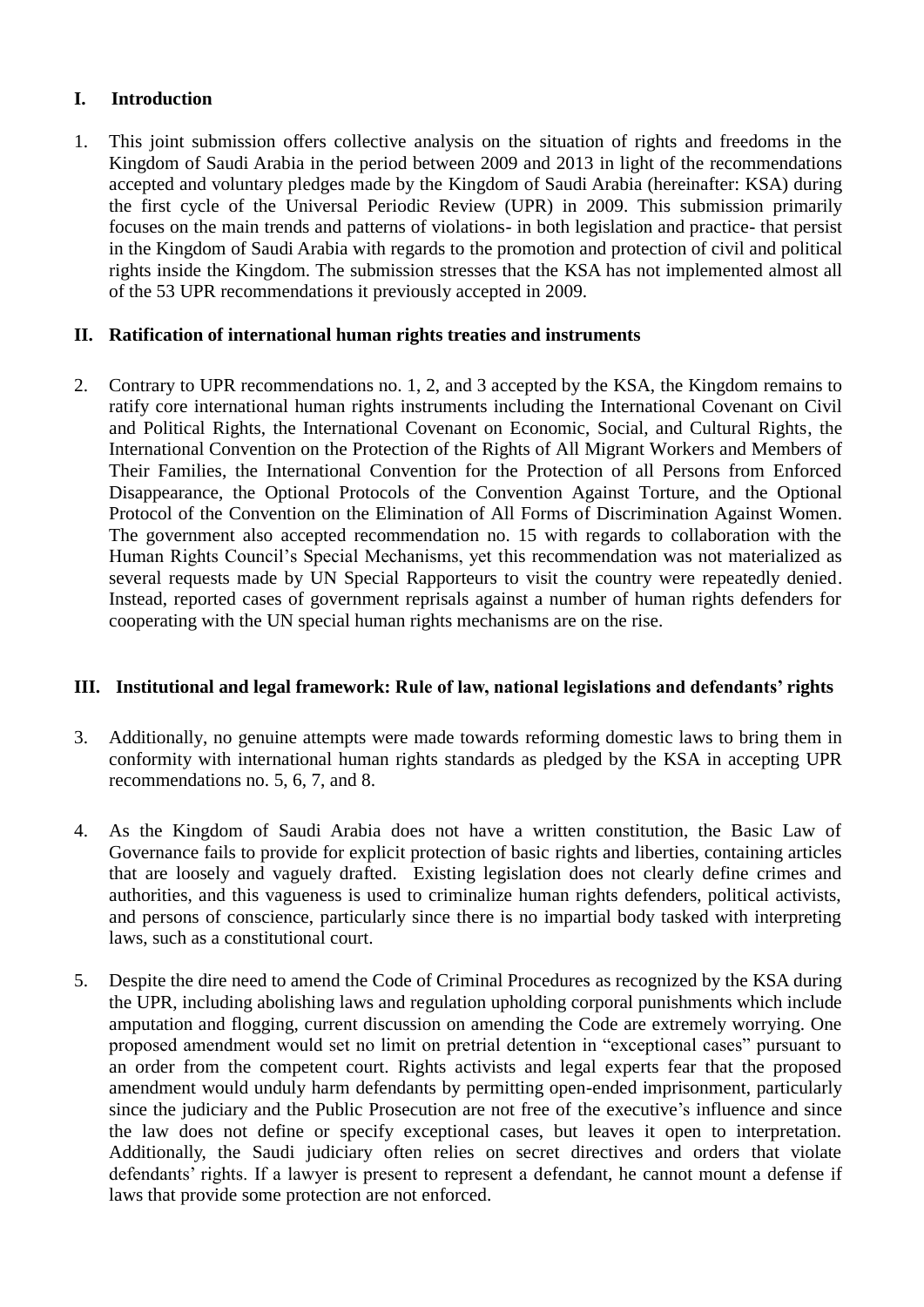- 6. Despite the substantial gaps in legislation upholding human rights in Saudi Arabia, those laws that do exist remain merely ink on paper in many cases, particularly when the target is human rights activists and peaceful political dissidents. The Code of Criminal Procedure remains to be implemented and upheld by the security apparatus, namely the General Investigation Directorate (GID). As a result, defendants are denied attorneys during questioning and often during trial as well. Defendants are isolated from the outside world in many cases for more than the 60 days mandated in the Code of Criminal Procedure- at times for years, putting those arbitrarily detained or enforcedly disappeared at additional risk of being subjected to torture and ill-treatment. In some cases, detainees have been held for 16 years, such as those suspected of involvement in the Khobar bombings, who remain incarcerated to this day. Other examples include Abdullah al-Youbi, who was held ten years in prison and was finally released without a trial, and Suleiman al-Alwan was referred to trial after nine years in detention. In practice, there is no entity to which to direct appeals or complaints about the legality of the detention can be submitted.
- 7. Additionally, investigations related to the GID are conducted by police officers in a violation to the law which stipulates that the Public Prosecution is the investigating body. As for prisons run by the GID, they are not subject to judicial oversight and inspection. Although the Code of Criminal Procedure and the Public Prosecution law give the prosecution oversight authority of prisons in general, in practice, however, the Public Prosecution has not been able to exercise oversight over those prisons even after the issuance of the Minister of Interior's decree no. 49361 of July 2011 granting the head of the prosecuting authority the powers of supervision and oversight of prisons under the GID. The Public Prosecution has yet to exercise these authorities, under the pretext that it does not have the personnel necessary to perform the task.
- 8. Meanwhile, many complaints submitted to the Public Prosecution from prison inmates, even those regarding death under torture, go uninvestigated. For example, the case of Yemeni national Sultan al-Dais, who was reportedly killed under torture in prison in October 2010, following spending some 4 years in arbitrary detention, was not investigated and the perpetrators eluded punishment. In addition, Article 11 (D) of the Statute of the Human Rights Commission allows the government-sanctioned Commission to visit all prisons without prior permission or announcement, but in fact visits are prohibited without first notifying prison authorities. This has led one member of the Commission, Ibrahim al-Modaimeegh, to submit his resignation.

#### **IV. Independence of the judiciary, Public Prosecution, and guarantees of due process**

- 9. Article 44 of the Basic Law of Governance puts the King as the ultimate arbiter of the judicial, executive, and regulatory authorities in the Kingdom. This undermines judicial independence as it allows the executive to intervene in the appointment, promotion, and dismissal of judges. Despite the adoption of the Judiciary Law of 2007, which was viewed as a step toward reform, the judicial system in the Kingdom of Saudi Arabia is yet to provide guarantees for upholding universal human rights standards with regards to the **independence of the judiciary** and ensuring due process. According to the Law, the Minister of Justice, as representative to the executive authority, resides at the top of the judiciary as head of the Supreme Judicial Council. In an alarming development in January 2013, the King issued Royal Decree 137/A dissolving and reconstituting the Senior Scholars Council, dismissing all judges on the Supreme Court en masse and without prior warning and appointing new judges as well as the Supreme Court's president, in addition to dissolving and reconstituting the Supreme Judicial Council and appointing its secretary-general without consulting its members despite being stipulated under the Judiciary Law.
- 10. Moreover, court verdicts and rulings are implemented on a clearly selective basis. Thus in many cases- especially in issues related to the protection of individuals rights and freedoms vis-a-vis the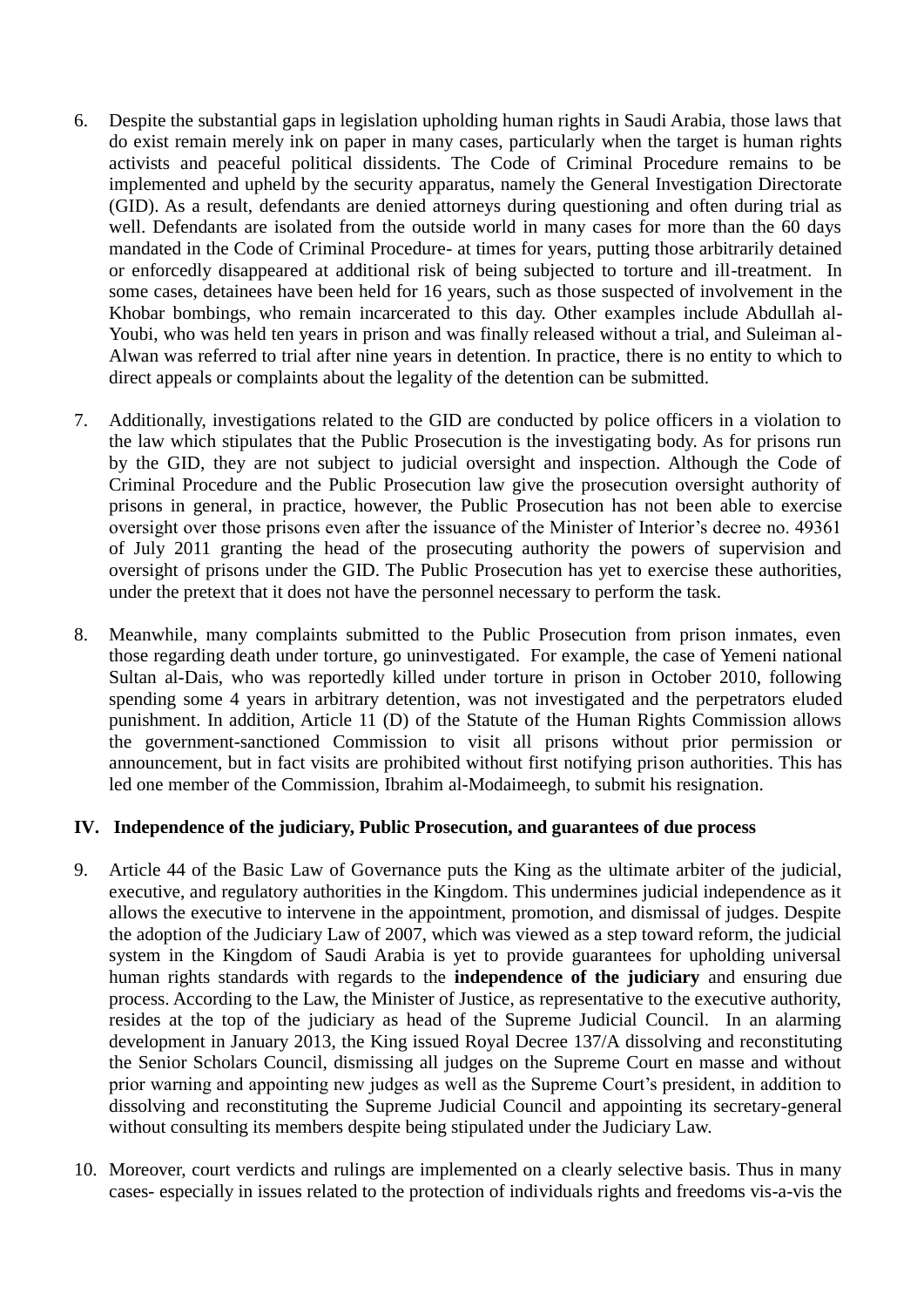state- despite being final, court verdicts are not implemented. For example, rulings issued against the Ministry of Interior in cases involving arbitrary detention were never implemented to date. This was the case with Abd al-Mejid al-Husseini, whose father submitted a petition to the Administrative Court in November 2007, after al-Husseini had spent five years in arbitrary detention. Al-Husseini was only 17 years old when he was arrested in August 2002. Despite the issuance of a release order by the court in 2008, it was not executed.<sup>1</sup> Following several petitions filed with the court against the police, Royal Decree 7802/M/B was issued on 18 September 2009, prohibiting the Administrative Court from hearing cases against the GID filed by detainees in pretrial detention. The order transferred jurisdiction in such cases to the Specialized Criminal Court, but the law has not been publicly promulgated to this day.

- 11. Additionally, although it has been five years since the new Judiciary Law was issued, litigation procedures are still unclear and slow. The law specifies three levels of litigation, but appeals are still heard in non-public sessions on the appellate and Supreme Court levels, where parties to the case or their legal representation are absent. Furthermore, although the Judiciary Law provides for the establishment of specialized personal status, commercial, and labor courts, none of these have yet been created. These cases are still heard by the general courts and the relevant ministerial commercial and labor dispute-resolution committees. Moreover, courts in the Kingdom of Saudi Arabia continue to suffer from a severe shortage of judges, which is reflected in the slow pace of litigation, with cases often lasting several years before a final verdict is issued.
- 12. The **Specialized Criminal Court** established in August 2008 to hear terrorism cases is characterized by secrecy and ambiguity. Thus far, its regulatory procedures have not been made public, and most of the court's sessions are secret. The court is essentially an emergency court in which defendants are tried after years of detention, in some cases amounting to more than ten years prior to being submitted to trial. Although the stated objective of the court is to try defendants in terrorism cases, advocates of human rights and political reform have also been prosecuted in the court. A vivid example is that of Suleiman al-Rashoudi, the president of ACPRA since 25 November 2012, whose most recent arrest took place on 12 December 2012 after delivering a public lecture about the permissibility of peaceful protests in Islamic jurisprudence. Additionally, some of those convicted by the court claim they never received an official copy of the court judgment and reasoning in their cases.
- 13. The **Public Prosecution** lacks independence and is subordinate to the Minister of Interior.<sup>2</sup> Article 1 of the Law and Regulation of the Bureau of Investigation and Public Prosecution defines it as "attached" to the Ministry of Interior and makes its budget part of the ministry's budget. Article 10 stipulates that the selection process of that the chairman and members of the prosecution be made based on nominations submitted by the Minister of Interior. This legal and structural imbalance has prevented the office from performing the tasks of the public prosecutor as recognized by international standards. The basic function of the public prosecutor is ostensibly to protect the sovereignty of the law, represent society in the enforcement of laws, and protect rights. In practice, however, the Public Prosecution permits the ongoing violation of the rights of defendants and prisoners by abandoning its mission of exercising oversight of political prisons and investigating cases of torture and arbitrary detention, prosecuting those involved, and bringing justice to victims. Clear examples are evident in the indictment brought forward by prosecution against activists, which includes raising charges related to the defendants' exercise of their basic rights and freedoms.

2 For the organizational structure of the Public Prosecution, see

 $\overline{a}$ 1 Judgment issued for al-Husseini,

<sup>&</sup>lt;https://docs.google.com/file/d/0B7p2LZUmEwG4ZTNTZkQxdGFnYVE/edit?pli=1>.

<sup>&</sup>lt;http://www.bip.gov.sa/wps/wcm/connect/f762098047d605a7be8abe8a008dfa0b/IAP\_Organization1\_Default\_AR.pdf? MOD=AJPERES>.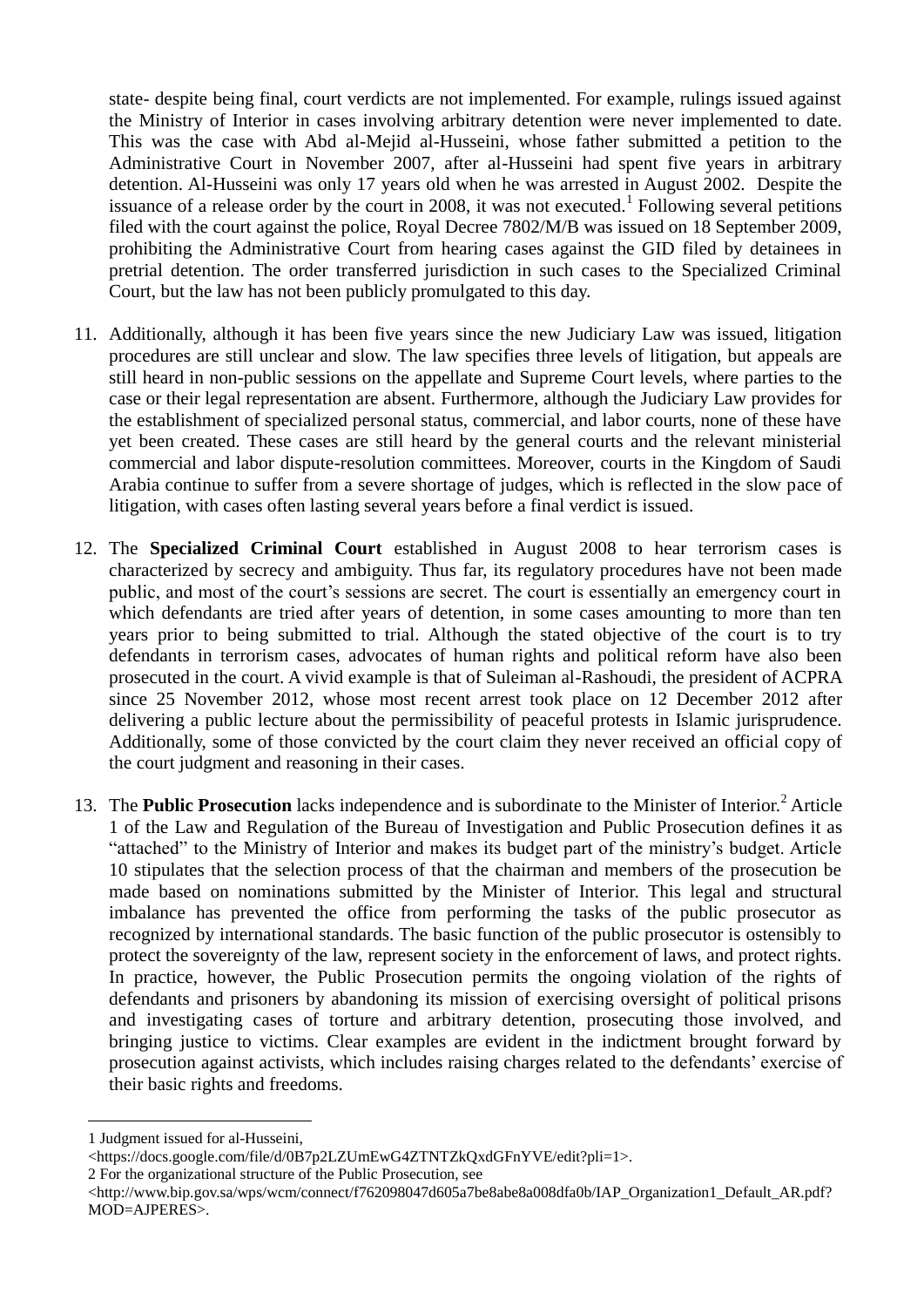#### **V. Absence of state role in the promotion of a culture of human rights, particularly among law-enforcement officials**

- 14. In November 2009, the KSA approved a program for the dissemination of a culture of human rights in addition to accepting recommendations during the UPR with the same content, including recommendation no. 9, but this was not followed by serious, tangible steps. Human rights culture was not incorporated into academic curricula, and the official media did not produce periodic television programs or newspaper items to promote a culture of human rights. Indeed, international conventions that support a culture of human rights are quashed, amid a general official religious rhetoric inimical to human rights, freedom of opinion, and peaceful assembly and directly involved in defamation and smear campaigns against protesters, political dissidents and human rights defenders. Police personnel remain ignorant of human rights culture and domestic and international laws while performing their law-enforcement function.
- 15. The Code of Criminal Procedures is also not publicized by the authorities, and many citizens and residents are unaware of the law's existence and the articles that protect their rights. Investigators do not inform defendants of their rights, and they interpret provisions of the law to the defendant's detriment. The best example is the investigators' consistent denial of defendants' right to an attorney during questioning, which they do by resorting to labored interpretations of the law. This was the case with rights activist Saleh al-Ashwan, who was detained on charges of participating in a peaceful demonstration. The investigator denied him the right to an attorney during questioning, and he was turned over to the GID political police to deny him his legal rights. This also illustrates the collusion between the investigating authority and police in human rights violations.
- 16. In addition to the existing repressive legal system, basic rights continue to be severely undermined in practice and in judges' rulings, as judges' opinions often do not recognize basic human rights such as freedom of opinion and expression and the right to peaceful assembly. This is seen to be a direct result of the absence of clear separation between the executive and judiciary branch of government as well as the absence of a prevailing human rights culture amongst the majority of the judges. Judges graduate from the College of Islamic Law and the High Judicial Institute; at neither place do they receive proper induction to universal human rights, particularly the rights of defendants and prisoners as well as the majority of basic civil and political rights. Judges themselves are denied the right to establish their own clubs or professional unions.

### **VI. Violations against freedom of peaceful assembly, including violations to the right to life**

- 17. The KSA imposes a severely restrictive policy against peaceful assemblies and demonstrations, particularly amplified since the start of widespread protests in several areas in the Kingdom in 2011. Peaceful assemblies and sit-ins are criminalized, and those participating in it are usually subjected to a wide array of violations including the use of extreme force against them- at times lethal-, arbitrary arrests, prison sentences, and alleged torture and ill-treatment while in detention. In fact, the KSA appears to consider demonstrating to be a form of terrorism and has included it in a proposed counterterrorism law in Article 47, making it punishable by at least three years imprisonment. After a copy of the bill was leaked to Amnesty International, $3$  the organization launched a campaign that managed to win a postponement of the law.
- 18. Since February 2011, the Saudi government has undertaken a broad security campaign targeting individuals who take part in public demonstrations or sit-ins. This was facilitated by a *fatwa*

 $\overline{a}$ 

<sup>3</sup> Copy of the proposed law, <http://www.amnesty.org/sites/impact.amnesty.org/files/PUBLIC/Saudi%20antiterror.pdf>.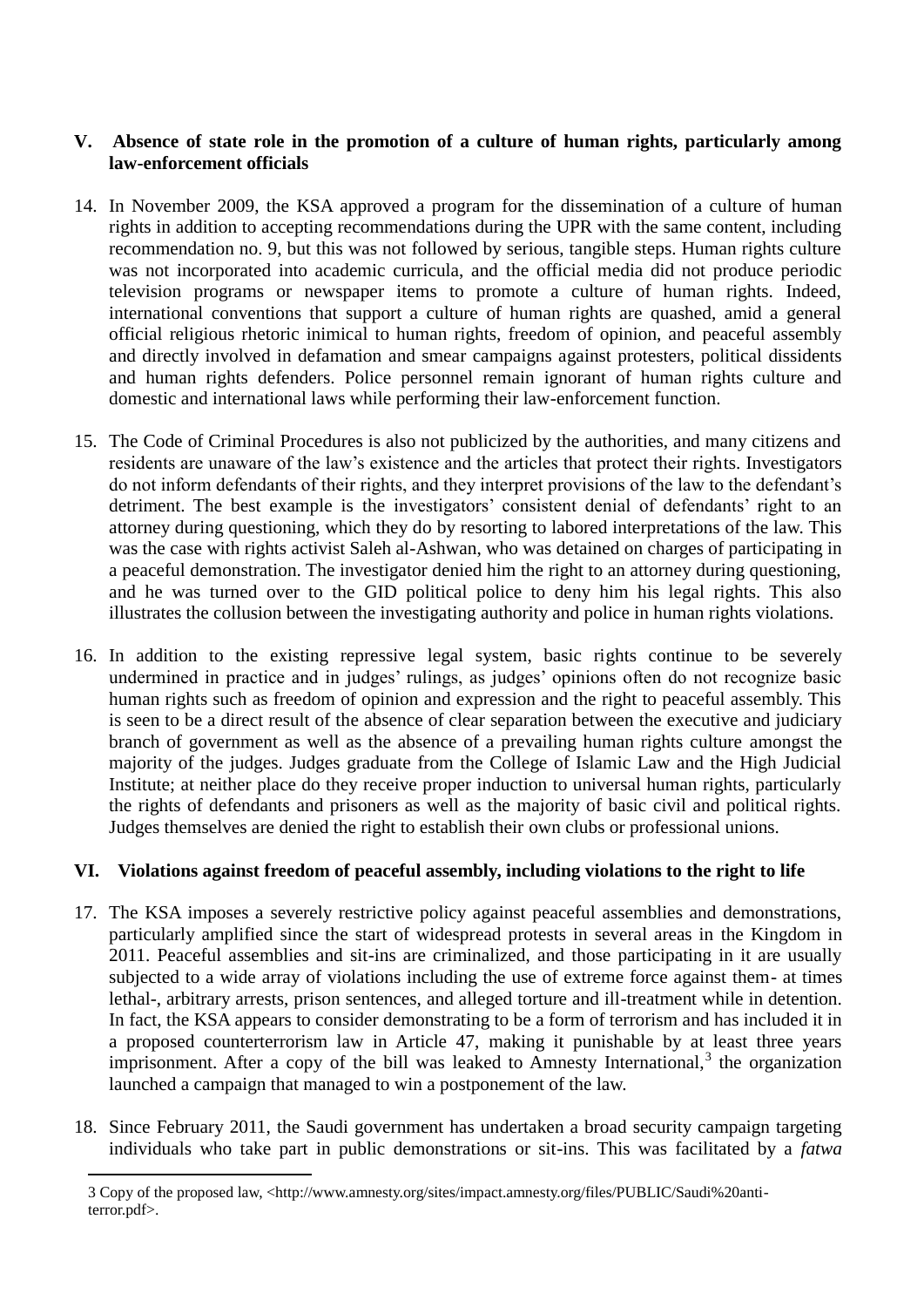issued by the Saudi Senior Scholars Council, the highest religious authority in Saudi Arabia on 7 March 2011, when the Council issued a statement prohibiting demonstrations and calling on religious and executive bodies to fulfill their duties to hold offenders to account.<sup>4</sup> On this basis, an estimate of more than 1,000 people were detained in 2011 and 2012, 80 of them children, for exercising their right to peaceful assembly. Most of them were released after spending more than four months in prison, but some 180 people, including 19 children, continue to be arbitrarily detained to date without trial for more than one year. Other detained protesters were subjected to trials that lacked basic guarantees of due process, and were consequently sentenced to up to one year prison terms on charges of participating in illegal gatherings and instigating chaos. Detainees were also subjected to alleged torture and mistreated during their incarceration, beaten and degraded during arrest, and were denied their right to legal representation during interrogations. Additionally, all of those released have reportedly signed a pledge not to exercise their right to assembly on pain of punishment. Such crackdown have also included the targeting of protests organized by the families of those arbitrarily detained demanding the release of their loved ones. In September 2012, members from the families of the arbitrary detained were targeted as they were protesting in front of GID office in al-Qasim, and 19 of them were referred to the Public Prosecution<sup>5</sup>; they were sentenced to imprisonment and lashes.<sup>6</sup>

- 19. Furthermore, more that 30 people were dismissed from their jobs as a result of their participation in protests. In January 2012, the Ministry of Interior released two decrees allowing disciplinary measures- including dismissal from work- against employees seen to direct criticism to the government or publish or sign statements "against state policies." These decrees were employed against those who participated in peaceful protests as well.
- 20. Another worrying development was the use of national media to defame and threaten those who participate in protests. On 2 January 2012, the Ministry of Interior announced a list of 23 "wanted" individuals in a statement on the Saudi television. The ministry declared that the 23 men were wanted in relations to protests that have occurred during the few months that have preceded the statement, for violence and riot related crimes and that they have allegedly breached public order. The statement added that these crimes were committed with the intentions of implementing foreign agendas. The Ministry's statement stated that the charges that the men faced were obstruction of traffic, destruction of public and private property, possession of illegal firearms, shooting randomly citizens and security officers, participation in illegal gatherings, and dragging innocent citizens to clashes with security forces to implement foreign agendas.

### *Violations to the right to life*

 $\overline{a}$ 

21. During demonstrations in the Eastern Province of Saudi Arabia, security forces used live ammunition against peaceful demonstrators, reportedly killing at least 15 people with lethal firearm injuries. Munib Othman al-Adnan, 21, was shot in the head by security forces as they attempted to disperse a demonstration by force on 23 November 2011. Photographer Zuhair Abdullah Said, 21, who was documenting a demonstration with video footage in al-Awwamiya on 9 February 2012, was shot and injured in the stomach, which killed him on the spot. This is in addition to some 60 people, who sustained serious injuries as a result of the use of force in 2011 and 2012. Hussein Salman al-Nazar, 25, was shot twice by security forces on 16 October 2011. The first bullet hit him in the pelvis and the second in the left knee, putting him in the hospital for

<sup>4</sup> <http://www.alifta.net/Fatawa/fatawaDetails.aspx?View=Page&PageID=13353&PageNo=1&BookID=2>.

<sup>5</sup> Indictment of 19 people charged with demonstrating in front of a political prison in Saudi Arabia,

<sup>&</sup>lt;https://docs.google.com/file/d/0B7p2LZUmEwG4Z0cwaGRzT1p1VGM/edit?pli=1>.

<sup>6</sup> Judgment against 19 defendants convicted of demonstrating in front of a political prison in Saudi Arabia, <https://docs.google.com/file/d/0B7p2LZUmEwG4UmljU1d2eC1BTDQ/edit?pli=1>.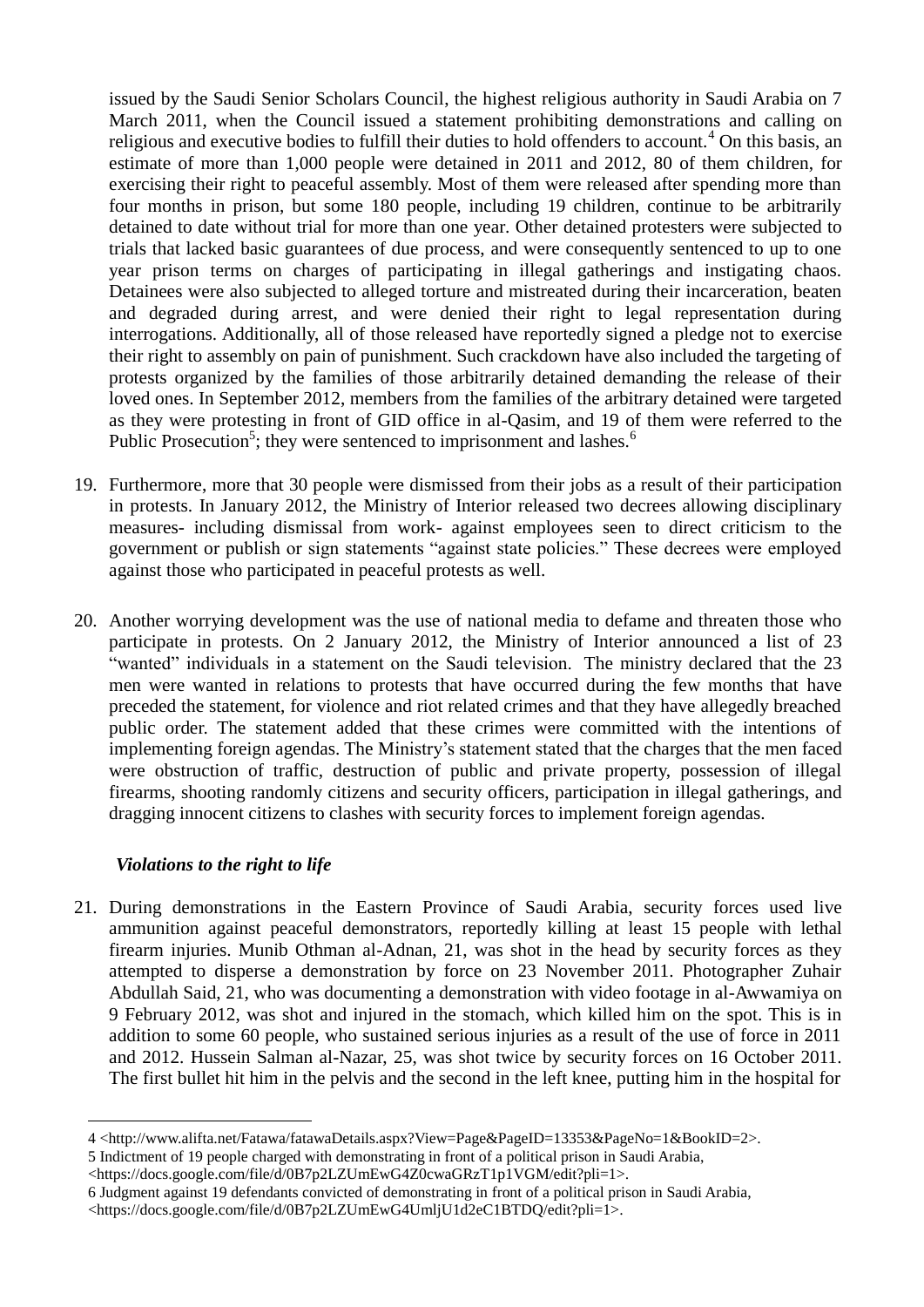weeks for treatment.

22. Despite several pledges made by the KSA to combat impunity and ensure the protection and promotion of the rule of law, including accepting recommendation no. 30 during the UPR process, efforts towards accountability in the context of violations allegedly committed by law enforcement agents remain severely lacking. The Ministry of Interior has made promises to open investigations into the cases of extra judicial killings in the context of protests and hold personnel who shot and killed citizens accountable. However, to date, and since the death of the first protester Nasser Ali al-Mahishi, 21, on 21 November 2011, no one was held to account. Additionally, the KSA has also failed to provide victims' families with the medical reports and has not publicly released the findings of investigations, assuming they were conducted, despite repeated calls by victims urging the government to achieve justice and prevent impunity.

# **VII. Torture**

- 23. Allegations continue of widespread and systematic torture and mistreatment of prisoners arbitrarily detained in Saudi prisons, particularly in the GID offices. Cases of the torture of detainees in order to obtain forced confessions have been documented. The types of torture and ill treatment generally used against detainees include blindfolding, cuffing of hands and feet, forced standing for long periods, beatings, beatings with rubber hoses and metal wires and bars, electrocution, verbal abuse, and religious insults if the detainee belongs to the Shia community. This is consistent with the conclusions of the National Society for Human Rights following its prison visits in 2012. In its report, the Society noted "allegations by some detainees of ill treatment during questioning in order to forcibly extract a confession."<sup>7</sup> In addition, most longterm detainees are subjected to solitary confinement of more than four months, which may also amount to violation of Article 7 of the ICCPR concerning prohibition of torture and cruel treatment or punishment, as per the Human Rights Committee's General Comments No. 20.
- 24. Despite allegations of torture by prisoners and letters from victims' families to the Ministry of Interior complaining of torture in prisons, the ministry has not opened an investigation and held those responsible accountable, nor has it provided compensations or redress to victims.

# **VIII. Violations against freedom of opinion and expression**

- 25. Instead of upholding freedom of opinion and expression, additional restrictions have been imposed by various laws, such as the Press and Publications Law and the Anti Cyber Crimes Law. For example, Article 6 of the Anti Cyber Crime Law <sup>8</sup> levies a penalty of five years imprisonment and a fine of 3 million Riyals against any person, who produces, prepares, transmits, or stores through the information network or computers "material impinging on public order, religious values, public morals, and privacy."
- 26. Freedom of expression and opinion remains severely restricted in practice as well, and many people are arbitrarily detained, tried in unfair trials, and fired for merely stating their political, religious, or cultural opinions. This is in addition to the continuation of a systematic policy blocking certain websites, such as the sites of rights organizations, which numbers reach more than 25 websites blocked inside the Kingdom of Saudi Arabia.

 $\overline{a}$ 7 <http://nshr.org.sa/tabid/141/Article/809/Default.aspx>.

<sup>8</sup> For the text of the law, see

<sup>&</sup>lt;http://www.citc.gov.sa/arabic/RulesandSystems/CITCSyste/Documents/LA\_004\_%20A\_%20Anti-Cyber%20Crime%20Law.pdf>.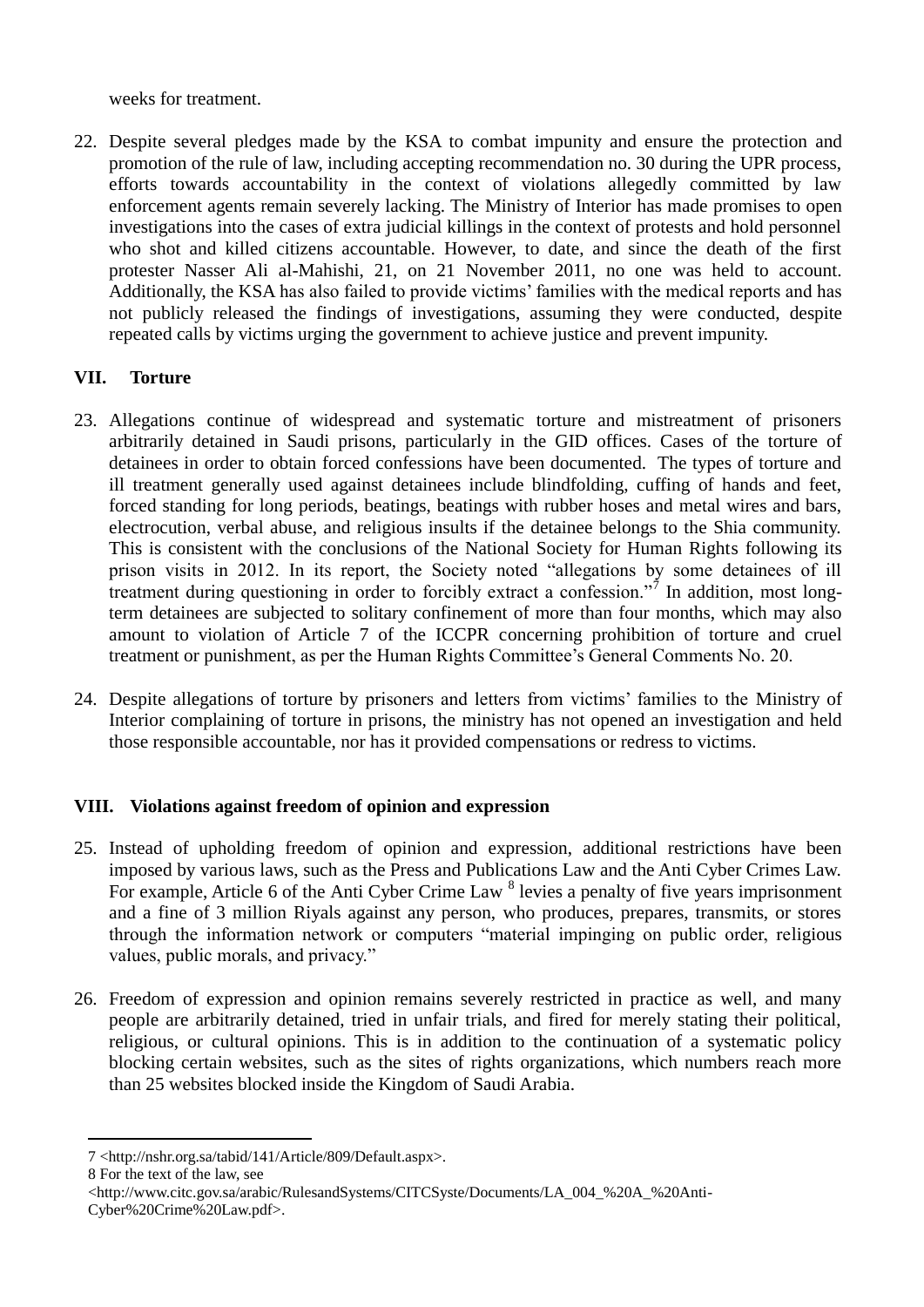- 27. The authorities, which not only include the Ministry of Information, but other security authorities as well, severely restrict the issuance of newspapers and other media and closely monitor and censor local media. The Ministry of Interior interferes with the appointment of editors-in-chief, who in turn exercise self-censorship over their publications; if a questionable political article is published, both the offending journalist and editor are punished. For example, in September 2012 journalist Reham al-Alit was suspended along with the deputy editor of *al-Sharq* after she published an article titled "My Crime Is Legitimate"; the article was removed from the paper's web edition only a few hours after posting. The editor-in-chief of *al-Sharq*, Qinan al-Ghamidi, was also fired following the publication of several articles.
- 28. A few examples from the long list of those legally targeted for merely expressing their opinions online include the arbitrary detention of university professor Mohammed al-Abd al-Karim, who was arbitrarily detained for more than two months in December 2010 and prohibited from teaching at the university due to writings on his Facebook page; he still faces trial if he continues to write about public affairs. In February 2012, Poet Habib al-Maatiq was arrested and the Fajr Cultural Network website in which he participates was blocked. Other users of social media sites were also questioned and prosecuted based on their writings including Dr. Ahmed al-Ghamidi, Dr. Turki al-Hamad, and Badr Thawab, who were all detained on these grounds. Hamza Kashgari, writer and activists, remains in the GID prison in Jeddah without trial since he was extradited from Malaysia and arrested on 12 February 2012. Kashgari, who was declared an apostate by clerics in Saudi Arabia, is looking to face harsh sentences –if presented to trail- for statements he wrote on Twitter on 4 February 2012. Also, university professor Youssef al-Ahmed was sentenced to five years imprisonment under the Anti Cyber Crimes Law after uploading a short video to YouTube about arbitrary detentions. Additionally, when citizens offer dissident opinions to foreign media, the Saudi authorities deem this to be harming the state's reputation, which is a punishable crime. Khaled al-Johani, for example, was detained in March 2011 for more than one year after giving an interview to the BBC.<sup>9</sup>
- 29. In addition, foreign journalists face severe restrictions to visit Saudi Arabia, and on the condition of their entry to the country, their freedom of movement is usually limited by authorities, who take control over their entire trip including imposing restrictions on visiting certain areas and meeting with political dissidents and human rights defenders. While reporting, they are often subject to surveillance by a minder appointed by the Ministry of Culture and Information, thus denying them the freedom to move and conduct interviews. In March 2011, the Saudi authorities expelled a Reuters correspondent from Saudi Arabia, arguing that he was not relaying an accurate picture of the situation in the Kingdom, following Reuters coverage of peaceful demonstrations and sit-ins taking place in the Eastern Region and Riyadh. This had repercussions for other foreign journalists in Saudi Arabia, who refrained from covering political events fearing deportation.

### **IX. Freedom of Association**

 $\overline{a}$ 

30. The government prohibits all forms of peaceful political association or opposition, such as political parties, and punishes those advocating the establishment of such associations with prison time. For example, Abd al-Aziz al-Wahibi, co-founder of the Islamic Umma Party, is currently serving a 7 years prison sentence on what are believed to be politically motivated charges that include creating a website (Al Umma Party website), "claiming that the people are the source of power," instigating chaos, seeking assistance of foreign entities, calling for a regime change, and questioning the independence of the judiciary.<sup>10</sup>

<sup>9</sup> For the interview in question, see <https://www.youtube.com/watch?v=UQEIH-0WMmw>.

<sup>10</sup> See the indictment of Abd al-Aziz al-Wahibi,

<sup>&</sup>lt;https://docs.google.com/file/d/0B7p2LZUmEwG4aEU2Ulc0LVRLUEE/edit?pli=1>.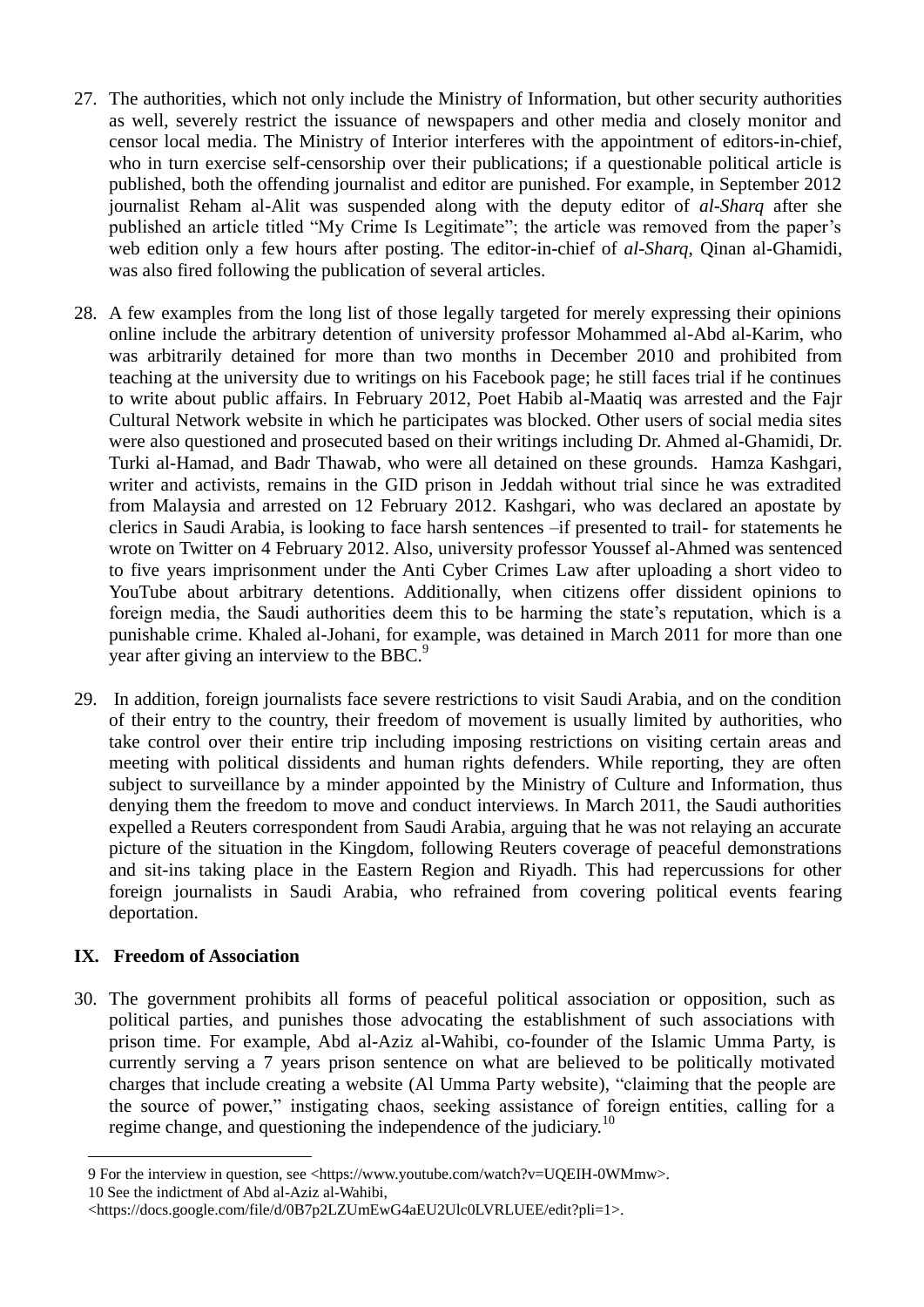- 31. The Saudi authorities also continue to refuse the registration of independent civil society institutions that work in the field of human rights. Despite accepting recommendation no. 34 which clearly urges Saudi Arabia to "guarantee the rights of representatives of civil society and human rights defenders organizations to set themselves up and exercise their rights to freedom of expression," the KSA has continued a systematic repressive policy against all independent rights groups and organizations in the Kingdom, refusing to grant them registration in the country. In this respect, to date there are no laws in the Kingdom that regulate the establishment and work on human rights organizations, despite promises made by the KSA during the country's UPR review in 2009 to adopt the Civil Society Institutions Statute approved by the Consultative Assembly in 2008.
- 32. In 12 October 2009, ACPRA submitted an application to the King, in his capacity as the head of the executive authority in the Kingdom, to found the association, but received no response. Similarly, the Monitor of Human Rights in Saudi Arabia (MHRSA) sent a request in 2012, while the founders of Adala Center for Human Rights sent a similar request to the King and attempted to register with the Ministry of Social Affairs, which refused saying that human rights organizations are not stipulated under the rules of producers of the current association laws, and with the Human Rights Commission and the National Society for Human Rights, which both claimed that registering associations lie outside their jurisdictions. The Ministry refused to license the Center, on the grounds that the Center's objectives did not comply with regulations for associations in force in the Kingdom. The decision was appealed before the Administrative Court in April 2012; eight trial sessions have been held so far, but the court has not ruled on the petition.
- 33. The authorities not only ban, but criminalize participation in establishing an unlicensed association. Several prominent national human rights defenders either received harsh prison sentences and are in detention or are being currently prosecuted on charges of participating in establishing unlicensed associations. This has been the case for human rights defenders Dr. Abdullah al-Hamed and Dr. Mohammed al-Qahtani, co-founders of ACPRA, who are currently standing trial on a number of charges related to their human rights work in the Kingdom, including taking part in establishing ACPRA. The same charge was used to prosecute Mohammed Bin Saleh al-Bejadi, another founding member of ACPRA, who remains in detention since his arrest on 20 March 2011, after which he was sentenced by the Specialized Criminal Court to four years in prison in addition to a five year travel ban.

#### *Human rights defenders under attack*

34. A particular rise in violations targeting human rights defenders and rights organizations in the Kingdom was witnessed in 2011 and 2012. While traditionally civil society in Saudi Arabia face severe restrictions, authorities are undergoing a fierce campaign to crackdown on rights defenders to prevent them from monitoring and reporting on ongoing violations, particularly relating to freedoms of expression and assembly and prisoners' rights, demanding reform, or defending fundamental rights and freedoms in the Kingdom. Significantly, rights activists in Saudi Arabia work under highly repressive conditions, as they often face threats and intimidations, arrest, detention, interrogation, in addition to arbitrary travel bans, and trials before exceptional courts which do not meet basic standards for a fair trial. Charges used against them normally include "distorting the reputation of the country," "affiliation with suspicious groups," "establishing organizations without authorization," "stirring up civil strife and inciting public opinion against the governing institutions," "calling for demonstrations" and, most recently, "provoking international organizations to adopt stances against the Kingdom." These violations are amplified with the existence of judicial system, often defined by its allegiances to the executive.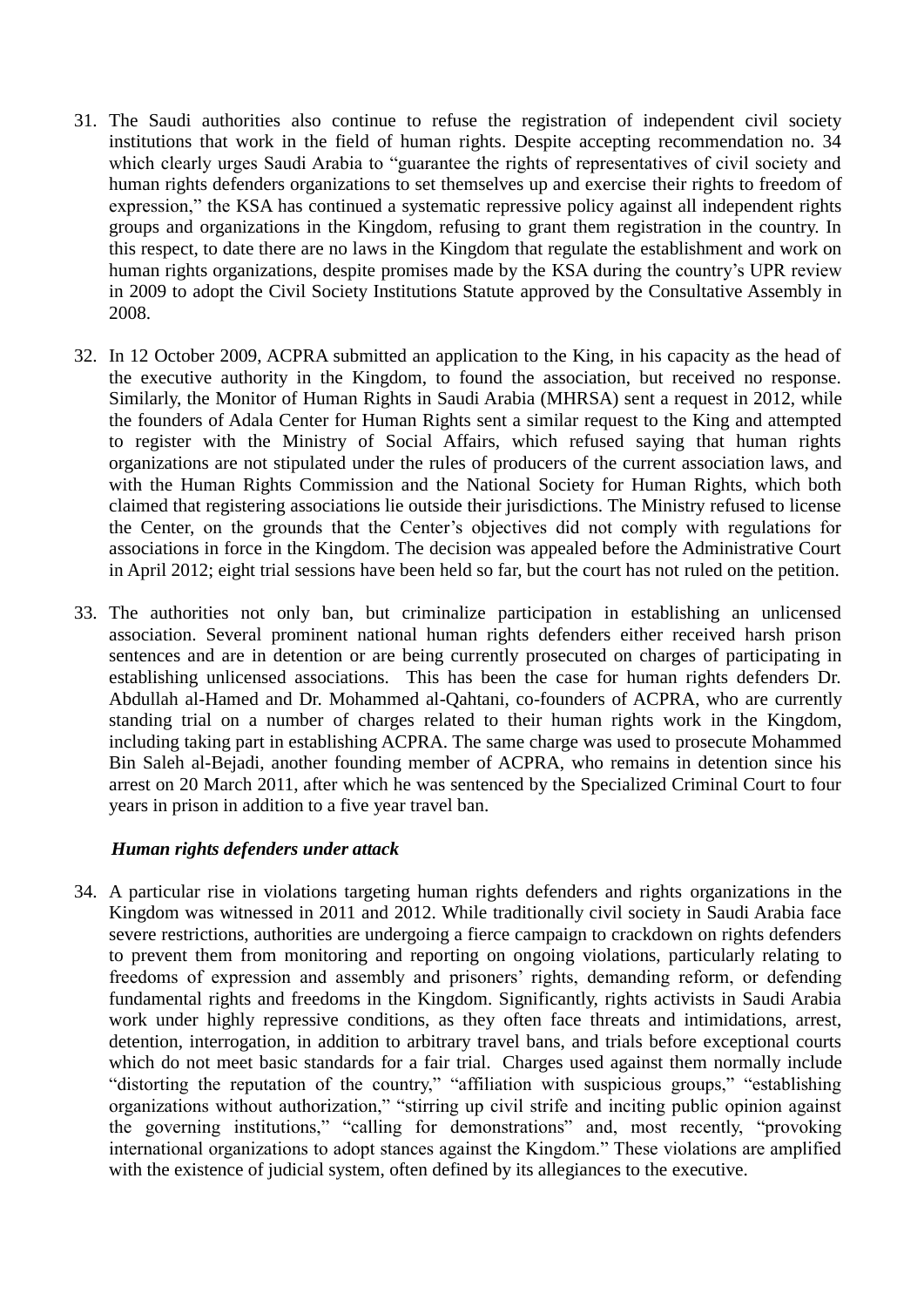- 35. Some examples include the case of Mohammed Saleh al-Bejadi, co-founder of ACPRA, who was arbitrarily detained in March 2011 and later sentenced to four years in prison and a five-year travel ban following his conviction on charges of supporting the right to peacefully demonstrate and harming the country's image in the media. Additionally worrying is the targeting of human rights defenders for their participation with international organizations, including the UN human rights mechanisms, in a clear form of reprisal against those defenders for participating with the UN, as mentioned in the UN Secretary General's report on reprisals submitted to the 21<sup>st</sup> session of the UN Human Rights Council.<sup>11</sup>Fadhil Mekki Manasif, founding member of the Adala Center for Human Rights, remains in detention since his last arrest in October 2011. He was subjected to reported torture and ill-treatment, and was referred to a special court on charges of participating in a peaceful protest and dealing with rights organizations and UN instruments. Currently, Dr. Abdullah al-Hamed and Dr. Mohammed al-Qahtani are on trial on several charges relating to their rights work including inciting public opinion and international organizations against the Kingdom, and taking part in establishing an unlicensed association. Dr. al-Qahtani is also facing charges of cooperating with the UN Human Rights Council's Special Procedures instruments. Additionally, Mekhlef bin Daham al-Shammari is being tried for "defaming the reputation of the Kingdom in international media outlets", "communicating with suspicious organizations", and "accusing government institutions of corruption." Waleed Abulkhair is being prosecuted as well on charges of inciting public opinion, harming the Kingdom's reputation, and maintaining contact with international organizations. A travel ban is also imposed against all these human rights defenders.
- 36. Actions taken against human rights defenders include work suspensions for those who work in the government sector, or transfers to administrative positions in the case of university professors, for example, to distance them from society. The employers of those who work in the private sector are pressured to restrict their activities. For example, Manal al-Sherif, an activist focusing on women's rights, was pressured by her employer, Saudi Aramco, leading her to submit her resignation.
- 37. Additionally, several international rights organizations were not permitted to visit Saudi Arabia to monitor the trial of local human rights defenders, despite promises made by the KSA of more cooperation with international NGOs and to facilitate their visits to the Kingdom.

# **X. Minority rights and religious freedom**

- 38. Despite accepting several UPR recommendations, including recommendations no. 21, 32, 33, as well as participating in a number of initiatives on the promotion of a dialogue between civilizations and religions, the KSA remain to provide appropriate conditions and grounds for the promotion and protection of religious freedoms in the Kingdom. Instead, the years 2011 and 2012 witnessed major crackdown by state authorities against several protests calling for the realization of rights and freedoms in Shia dominated areas and provinces in the Kingdom.
- 39. The Shia, Ismaili and 12ers religious minorities, which constitute about 15 percent of the population, continue to face systematic state led discrimination. Citizens belonging to religious minorities are prohibited from enrollment in security academies, as well as being presented in political office, including minister, deputy minister, ambassador, and consul, and the military establishment. As for the judiciary, Shia clerics are not appointed to the courts (criminal, general, appellate, or supreme). Shia citizens are not appointed to mid-level administrative positions, such as municipal director, governor, or director-general of government sectors. Despite national efforts urging the Saudi government to treat Shia citizens equally, the government has taken no

 $\overline{a}$  $11$  A/HRC/21/18